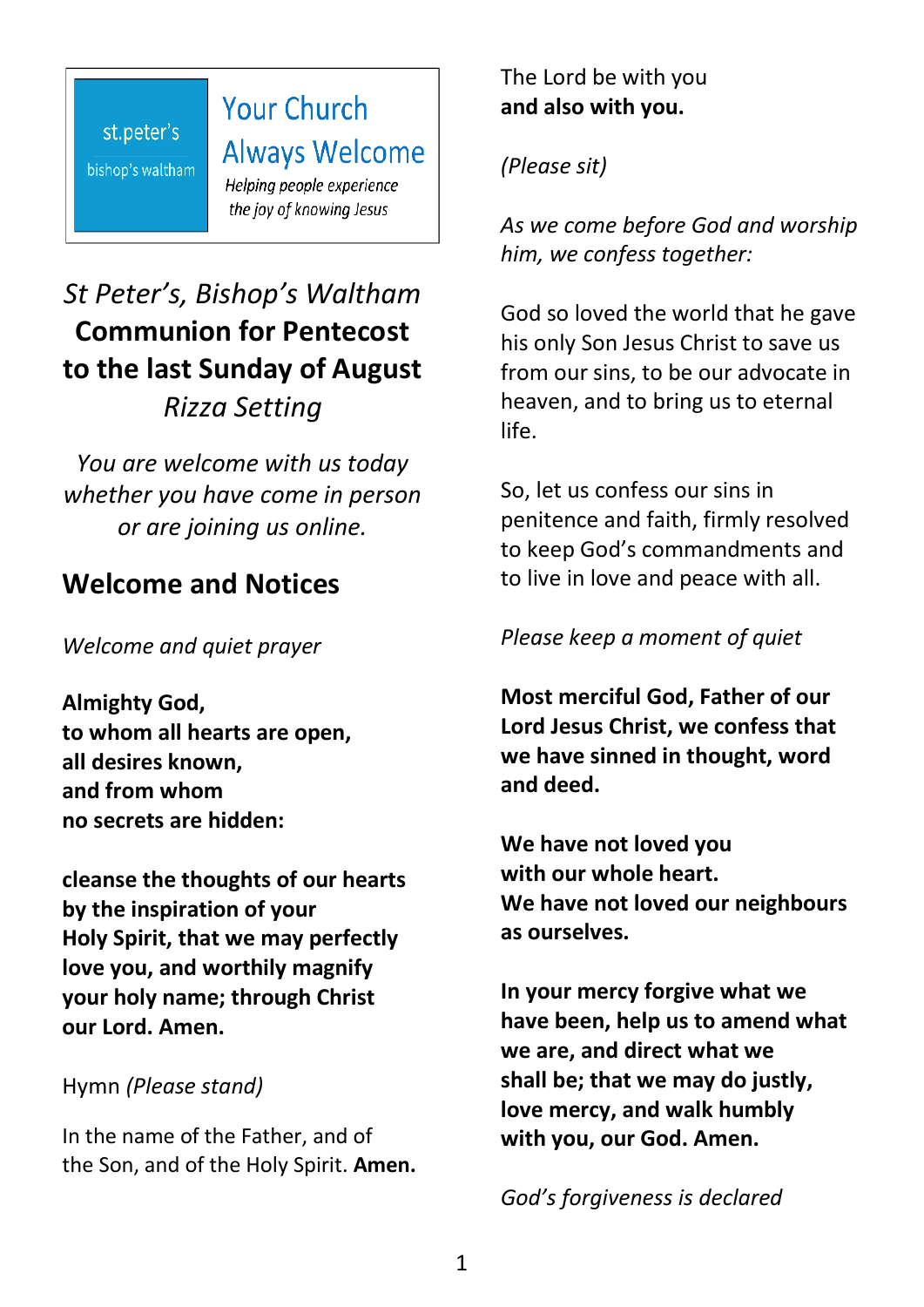#### *We praise God for our forgiveness (sung):*

**Glory, glory to God, glory to God in the highest, peace to his people on earth, peace to his people on earth. Lord God, heavenly King, almighty God and Father, we worship you, we give you thanks, we praise you for your glory.**

**Glory, glory to God, glory to God in the highest, peace to his people, peace to his people on earth. Lord Jesus Christ, only Son of the Father, Lord God, Lamb of God, you take away the sin of the world: have mercy on us; for you are seated at the right hand of the Father: receive our prayer, receive our prayer, receive our prayer.**

**You alone are the Holy One, you alone are the Lord, you alone are the Lord. you alone are the Most High, Jesus Christ, with the Holy Spirit, in the glory, the glory, the glory of God the Father. Amen, amen, amen, amen, amen, amen.**

The Collect – a prayer for today

## **Bible Readings**



Reading(s)

This is the word of the Lord. **Thanks be to God.**

Hymn *(Please stand)*

Hear the Gospel of our Lord Jesus Christ according to *N*. **Glory to you, O Lord.**

This is the Gospel of the Lord. **Praise to you, O Christ.**

**Sermon** *(Please sit)*

*We now affirm our faith:* **Christ died for our sins in accordance with the Scriptures; he was buried; he was raised to life on the third day in accordance with the Scriptures; afterwards he appeared to his followers, and to all the apostles: this we have received, and this we believe. Amen.** *(1 Corinthians 15.3-7)* 

## **Prayers**

Lord, in your mercy **hear our prayer.**

**Merciful Father, accept these prayers for the sake of your Son, our Saviour Jesus Christ. Amen.**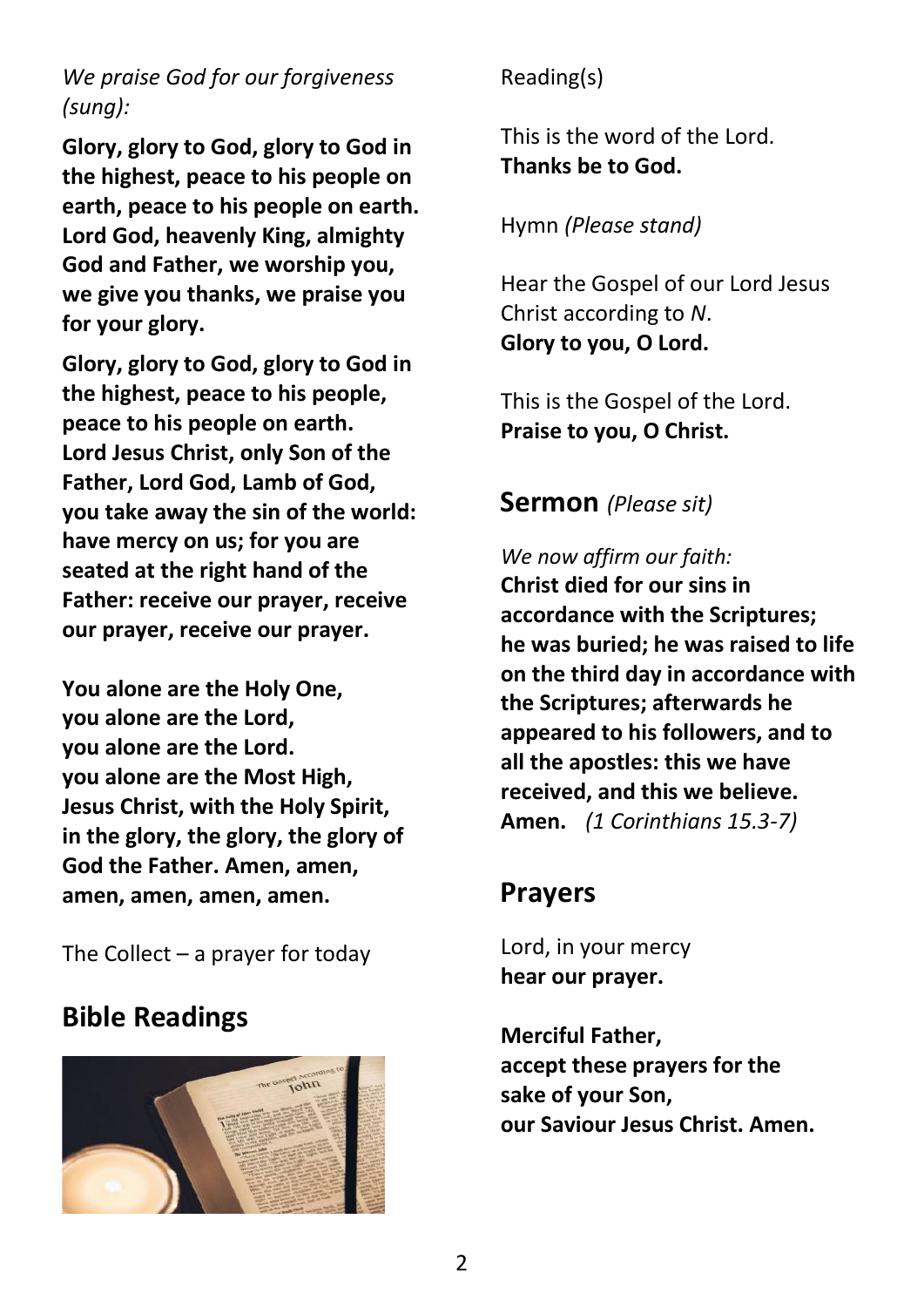### **Communion Prayer**

*The Peace:*

The peace of the Lord be always with you **and also with you.**

We offer one another a sign of peace.

Hymn *(Please stand)*

*If you would like to make a gift today, we would be very grateful. You can do so via the card machine or plate at the back of church.*

*We thank God for the gifts given, and for the gifts of bread and wine:*

God of life, thank you for these gifts given today, may they be used to help bring your love and Good News to others.

And thank you for these gifts of bread and wine: as we receive your Holy Spirit, may we know your presence in us today. **Amen**

*(Please sit)*



The Lord is here. **His Spirit is with us**

Lift up your hearts. **We lift them to the Lord.**

Let us give thanks to the Lord our God. **It is right to give thanks and praise.**

*God is praised for all he has done for us, and we respond:*

**Holy, holy, holy Lord, God of power and might, Heaven and earth are full of Your glory, Hosanna in the highest.**

#### *The Last Supper is recalled*

*Let us proclaim the mystery of faith (said):* Great is the mystery of faith **Christ has died: Christ is risen: Christ will come again.**

*the prayer continues until* **Amen.**

We pray together (said):

**Our Father, who art in heaven, hallowed be thy name; thy kingdom come; thy will be done; on earth as it is in heaven. Give us this day our daily bread. And forgive us our trespasses, as we forgive those who trespass against us. And lead us not into temptation; but deliver us from evil. For thine is the kingdom, the power and the glory, for ever and ever. Amen.**